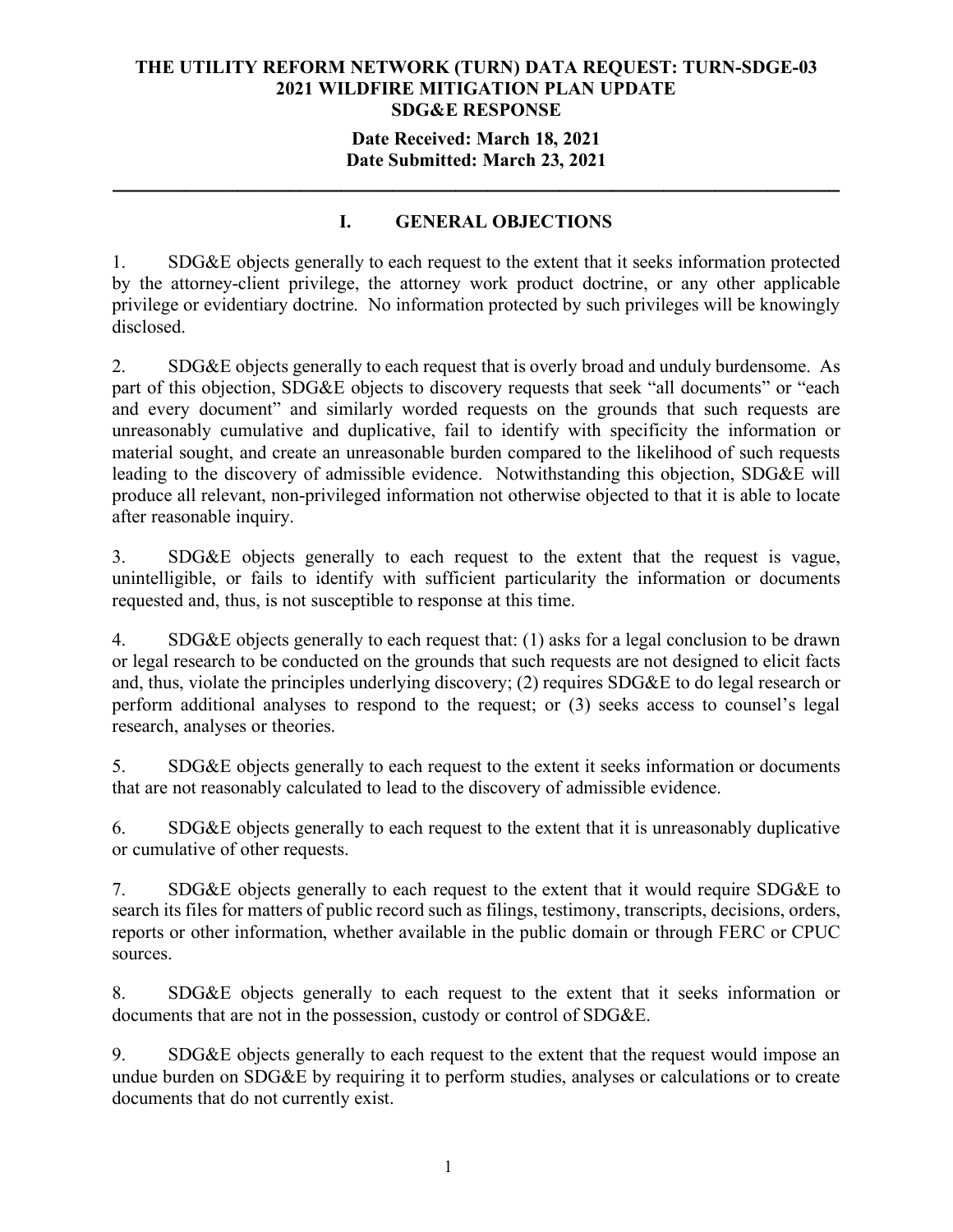#### **Date Received: March 18, 2021 Date Submitted: March 23, 2021**

**\_\_\_\_\_\_\_\_\_\_\_\_\_\_\_\_\_\_\_\_\_\_\_\_\_\_\_\_\_\_\_\_\_\_\_\_\_\_\_\_\_\_\_\_\_\_\_\_\_\_\_\_\_\_\_\_\_\_\_\_\_\_\_\_\_\_\_\_\_\_**

10. SDG&E objects generally to each request that calls for information that contains trade secrets, is privileged or otherwise entitled to confidential protection by reference to statutory protection. SDG&E objects to providing such information absent an appropriate protective order.

#### **II. EXPRESS RESERVATIONS**

1. No response, objection, limitation or lack thereof, set forth in these responses and objections shall be deemed an admission or representation by SDG&E as to the existence or nonexistence of the requested information or that any such information is relevant or admissible.

2. SDG&E reserves the right to modify or supplement its responses and objections to each request, and the provision of any information pursuant to any request is not a waiver of that right.

3. SDG&E reserves the right to rely, at any time, upon subsequently discovered information.

4. These responses are made solely for the purpose of this proceeding and for no other purpose.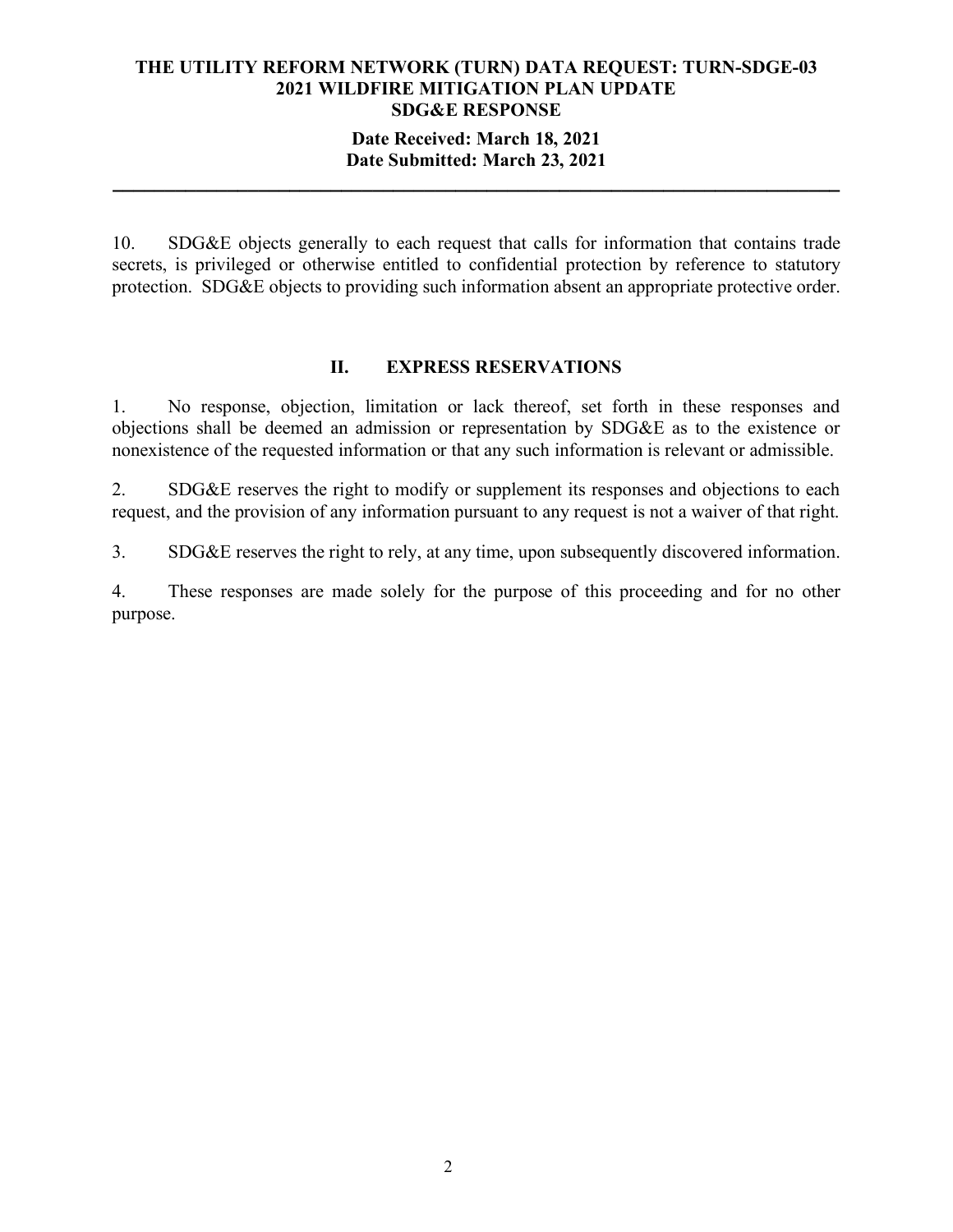## **Date Received: March 18, 2021 Date Submitted: March 23, 2021**

**\_\_\_\_\_\_\_\_\_\_\_\_\_\_\_\_\_\_\_\_\_\_\_\_\_\_\_\_\_\_\_\_\_\_\_\_\_\_\_\_\_\_\_\_\_\_\_\_\_\_\_\_\_\_\_\_\_\_\_\_\_\_\_\_\_\_\_\_\_\_**

## **III. RESPONSES**

## **QUESTION 1:**

Regarding covered conductor – initiative 7.3.3.3

- a. Will any of the miles forecast for CC installation in 2020-2022 overlap with circuit miles hardened pursuant to the bare wire Distribution Overhead Hardening Program (initiative 7.3.3.17.1)?
	- i. If yes, please identify how many miles by year.
	- ii. If yes, please explain why SDG&E intends to install CC on hardened circuits.
- b. Will SDG&E conduct all of the activities included in the bare wire hardening program on circuit miles where it will install covered conductor?
	- i. If yes, where are those costs included in Table 12 (in which initiative)?
	- ii. If no, why not?

#### **OBJECTION:**

SDG&E objects to this request on the grounds set forth in General Objection Nos. 2, 6, and 9. Subject to the foregoing objections, SDG&E responds as follows.

## **RESPONSE 1:**

- a) No.
- b) No, covered conductor has a lower fire risk than bare conductor. SDG&E sees no future need to replace covered conductor with bare conductor.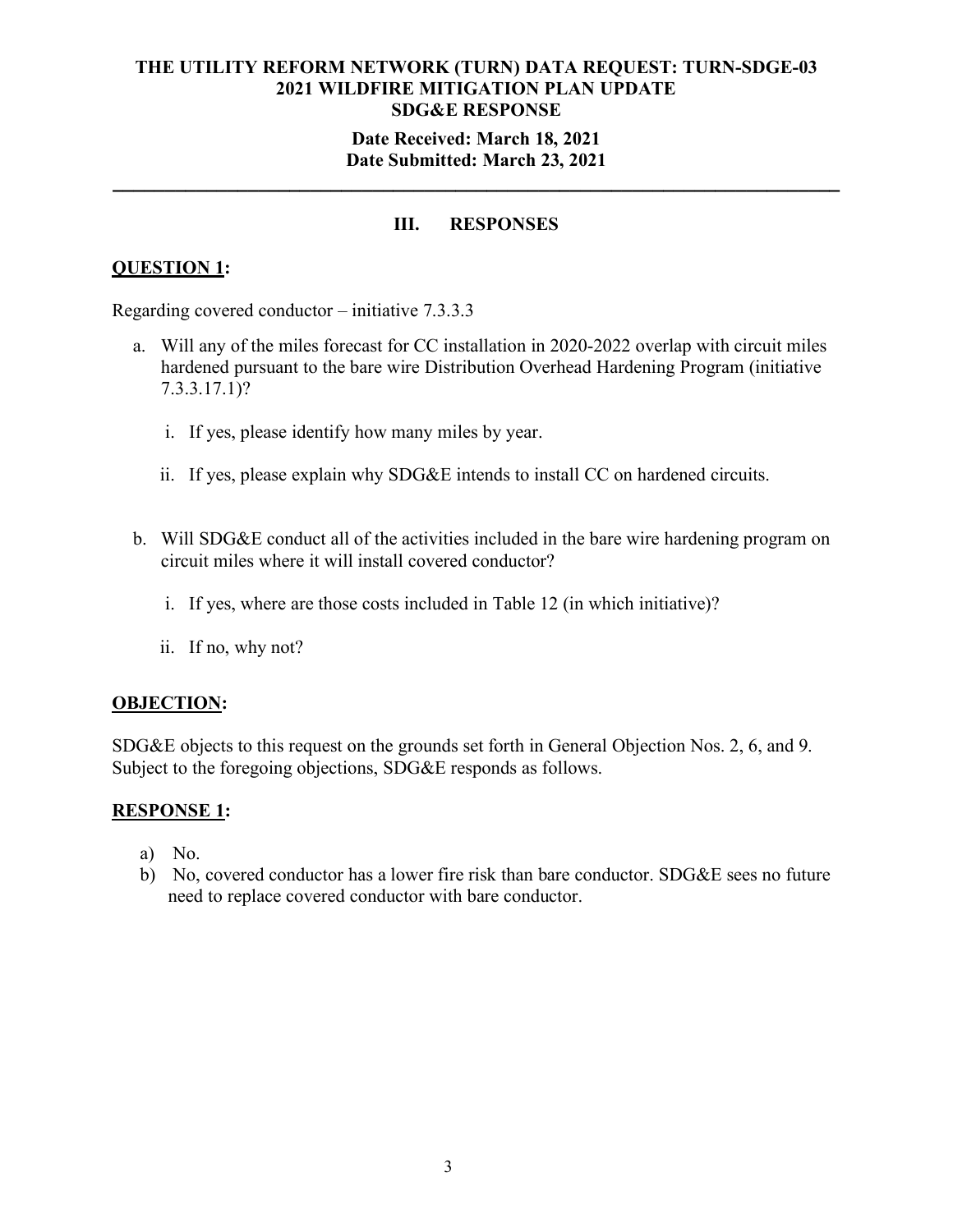## **Date Submitted: March 23, 2021 \_\_\_\_\_\_\_\_\_\_\_\_\_\_\_\_\_\_\_\_\_\_\_\_\_\_\_\_\_\_\_\_\_\_\_\_\_\_\_\_\_\_\_\_\_\_\_\_\_\_\_\_\_\_\_\_\_\_\_\_\_\_\_\_\_\_\_\_\_\_**

## **QUESTION 2:**

Regarding the bare wire Distribution Overhead Hardening Program (initiative 7.3.3.17.1) - For each year 2019 and 2020, please provide the actual:

- a. Circuit miles in HFTD addressed by this program and its components (FiRM, PRiME, WiSE).
- b. Number of poles i) removed and ii) installed as part of the program.
- c. Miles of conductor replaced as part of the program.
- d. Number of other assets replaced, by asset type (e.g. transformer, switch, fuse, etc.).

## **OBJECTION:**

SDG&E objects to this request on the grounds set forth in General Objection Nos. 6 and 9. Subject to the foregoing objections, SDG&E responds as follows.

## **RESPONSE 2:**

- a) The total circuit miles in the HFTD addressed by each program and its components include:
	- FiRM:  $2019 = 82$  miles  $2020 = 81$  miles PRiME: 2019 = 35 miles
		- $2020 = 21$  miles
	- WiSE:  $2019 = 0$  miles
		- $2020 = 0.35$  miles
- b) The following number of poles were removed by the program:
- 2019: 2,000 poles removed 2020: 1,737 poles removed The following number of poles were installed by the program: 2019: 2,025 poles installed 2020: 1,667 poles installed
- c) The following circuit miles were hardened by the program: 2019: 122.9 miles 2020: 106 miles
- d) The Distribution OH Hardening Program tracks data at the structure level. The minor units such as transformers, switches, fuses, etc. are not readily available.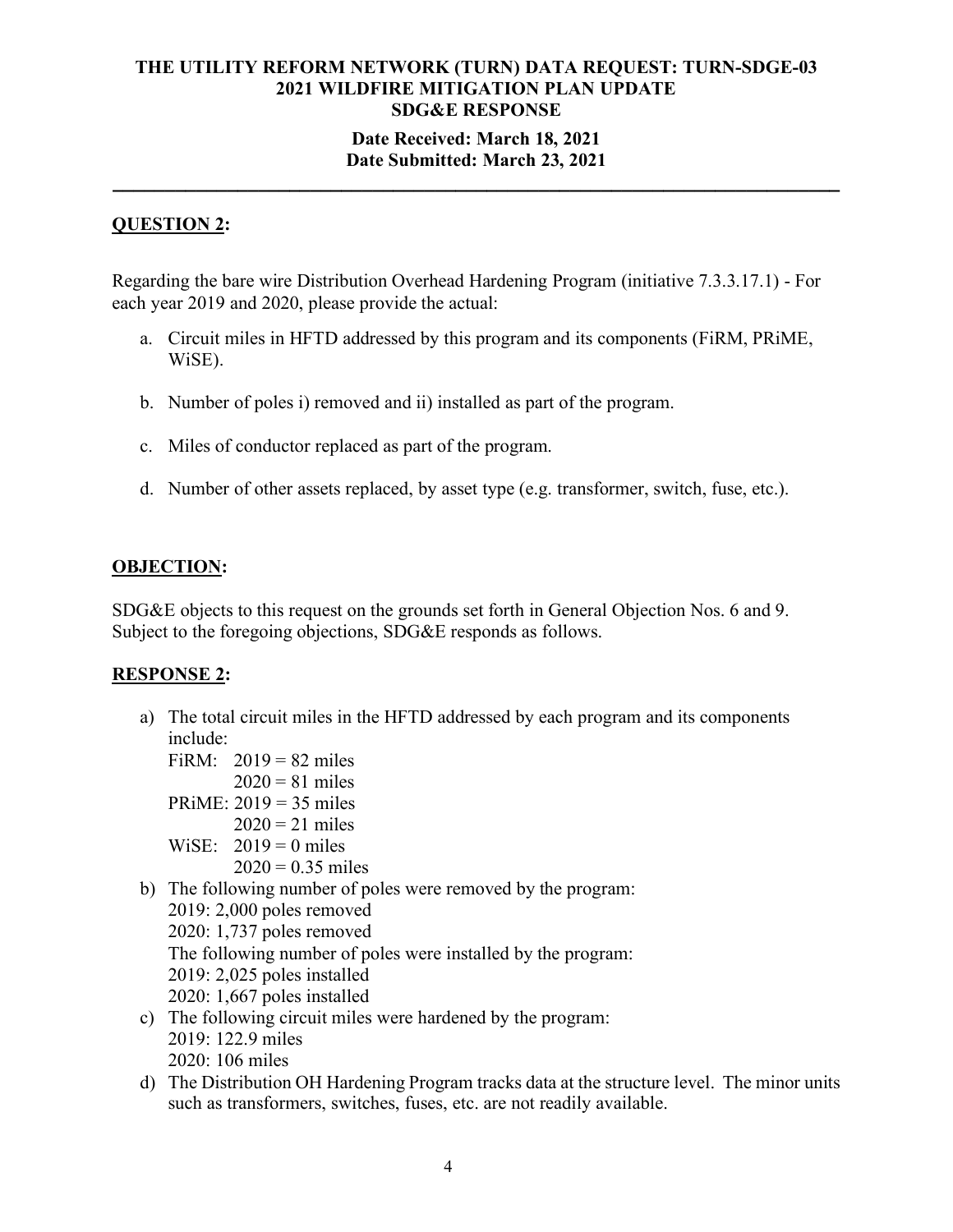# **Date Submitted: March 23, 2021 \_\_\_\_\_\_\_\_\_\_\_\_\_\_\_\_\_\_\_\_\_\_\_\_\_\_\_\_\_\_\_\_\_\_\_\_\_\_\_\_\_\_\_\_\_\_\_\_\_\_\_\_\_\_\_\_\_\_\_\_\_\_\_\_\_\_\_\_\_\_**

## **QUESTION 3:**

Regarding the bare wire Distribution Overhead Hardening Program (initiative 7.3.3.17.1) – Are the "line miles to be treated" shown in Table 12 all located in HFTD? If not, please disaggregate by HFTD and non-HFTD.

## **OBJECTION:**

SDG&E objects to this request on the grounds set forth in General Objection Nos. 6. Subject to the foregoing objections, SDG&E responds as follows.

## **RESPONSE 3:**

Not all of the miles in Table 12 are located in the HFTD. For 2020 approximately 3 miles were treated outside of the HFTD, out of the approximately 100 miles overall. For 2021 SDG&E anticipates approximately 3 miles of line to be treated outside of the HFTD, with approximately 97 miles within the HFTD. For 2022, SDG&E anticipates all line miles of treatment to be within the HFTD.